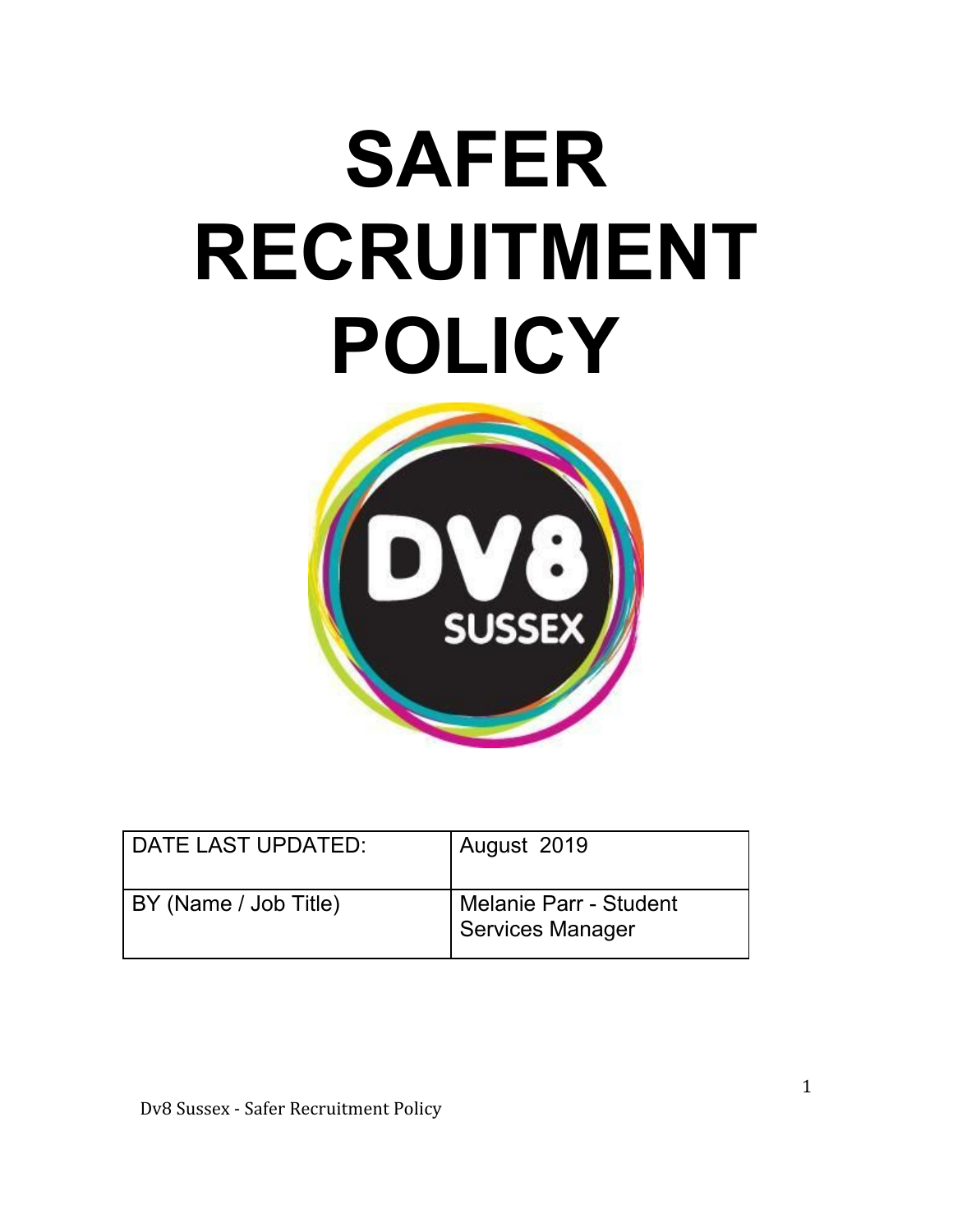

# **SAFER RECRUITMENT POLICY**

# **1 INTRODUCTION**

The purpose of this policy is to set out the minimum requirements of a recruitment process that aims to:

- attract the best possible applicants to vacancies;
- deter prospective applicants who are unsuitable for work with children or young people;
- identify and reject applicants who are unsuitable for work with children and young people.

●

**Safeguarding children is everyone's responsibility** and DV8 wants to ensure that we have appropriate staff and volunteers working in our provision.

# **2 INVITING APPLICATIONS**

2.1 Advertisements for posts, or published job descriptions for new posts – whether in newspapers, journals or on-line – will include the statement:

"Dv8 Sussex is committed to safeguarding all learners enrolled on its programmes. All postholders are subject to a satisfactory enhanced Disclosure & Barring Service check."

- 2.2 Prospective applicants will be supplied, as a minimum, with the following:
	- Job description and person specification
	- a cover letter
	- an application form.
	- a link to the DV8 Safer recruitment and Safeguarding and child protection policies

2.3 All prospective contracted employees must complete, in full, an application form. Some freelance posts may be applied-for with a CV and covering letter.

Dv8 Sussex - Safer Recruitment Policy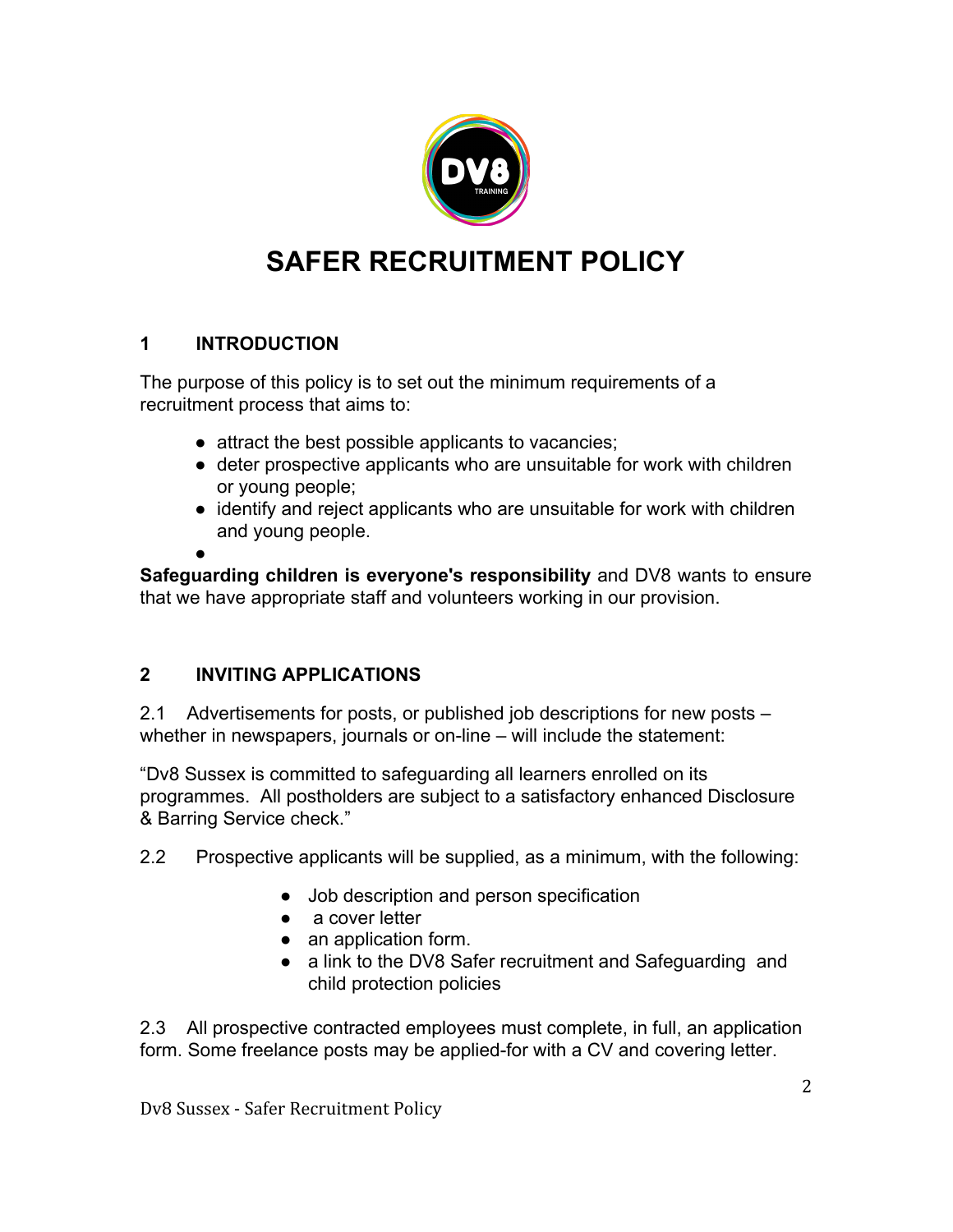# **3 SHORT-LISTING AND REFERENCES**

3.1 Short-listing of candidates will be against the person specification for the post

3.2 Personal or character references are not acceptable, only previous employers and education providers will be acceptable . References will be sought directly from the referee. References or testimonials provided by the candidate will never be accepted.

3.3 References may be taken up before the selection stage, so that any discrepancies can be probed during the selection stage.

3.4 Where necessary, referees will be contacted by telephone or e-mail in order to clarify any anomalies or discrepancies. Copies of all communication regarding references for prospective employees will be kept by HR.

Where necessary, previous employers who have not been named as referees will be contacted in order to clarify any anomalies or discrepancies. A detailed written note will be kept of such exchanges.

Referees will always be asked specific questions about:

- the candidate's suitability for working with children and young people;
- any disciplinary warnings, including time-expired warnings, that relate to the safeguarding of children;
- the candidate's suitability for this post.

It is understood that referees do not have to provide this information but as a minimum will confirm working period of the ex staff member.

3.5 Dv8 Sussex employees are entitled to see and receive, if requested, copies of their employment references.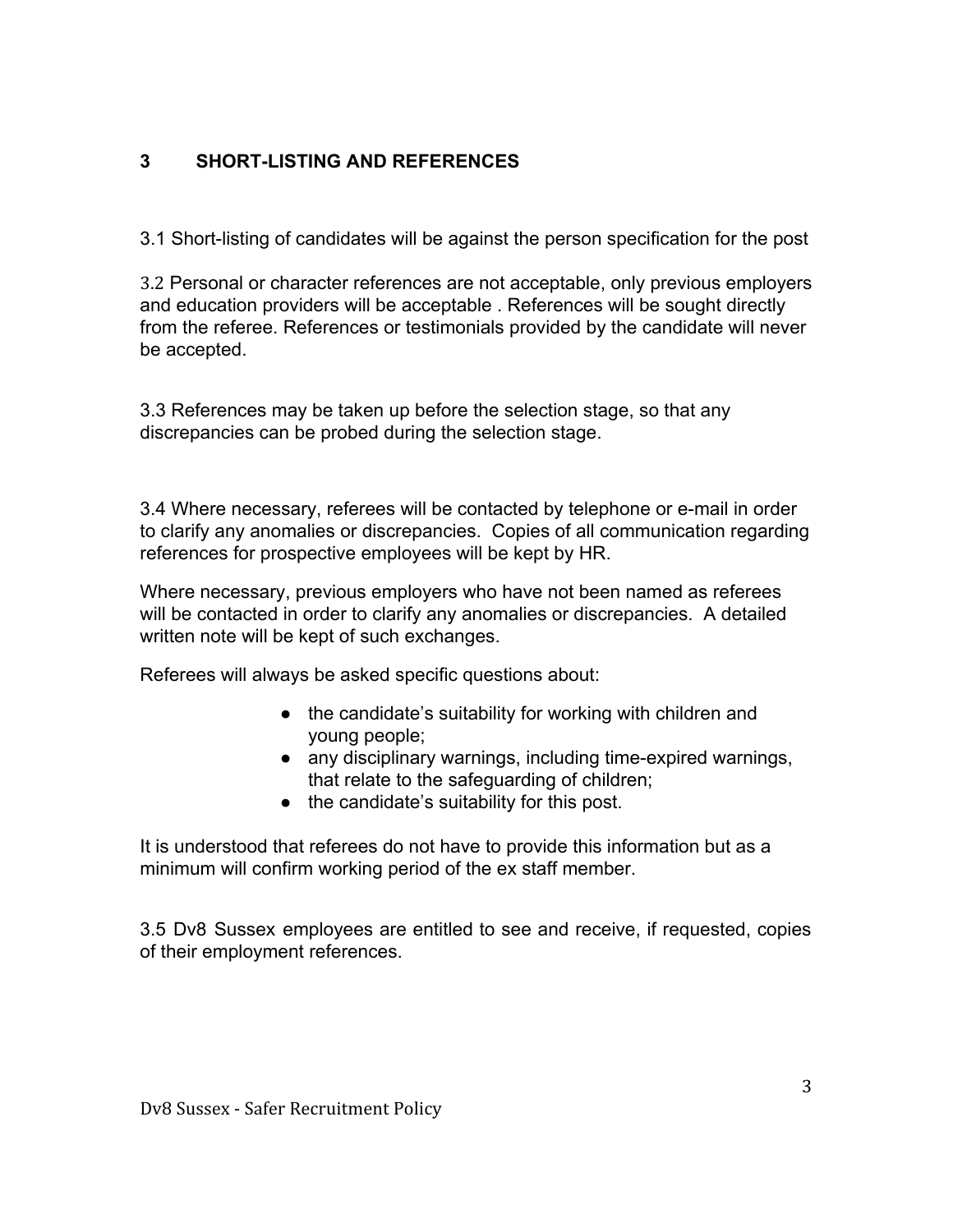#### **4 THE SELECTION PROCESS**

4.1 Selection techniques will be determined by the nature and duties of the vacant post, but all vacancies will require an interview of short-listed candidates.

4.2 Interviews will always be face-to-face. Telephone interviews may be used at the short-listing stage but will not be a substitute for a face-to-face interview (which may be via visual electronic link).

4.3 Candidates will always be required:

- to explain satisfactorily any gaps in employment;
- to explain satisfactorily any anomalies or discrepancies in the information available to recruiters;
- to declare any information that is likely to appear on a DBS disclosure;
- to demonstrate their capacity to safeguard and protect the welfare of children and young people.

●

4.4 A second interview may be required in some cases and competency tasks may be part of the interview process

4.5 One member of the interview panel will have attended Safer Recruitment training.

# **5 PRE - EMPLOYMENT CHECKS**

- 5.1 All successful applicants are required:
	- to provide proof of identity to line manager and authorised DBS ID processors / centre managers in Dv8 Brighton and Dv8 Bexhill
	- to complete an online DBS disclosure application and receive satisfactory clearance
	- to provide actual certificates of qualifications
	- to complete a confidential health questionnaire
	- to provide proof of eligibility to live and work in the UK
	- have provided two satisfactory references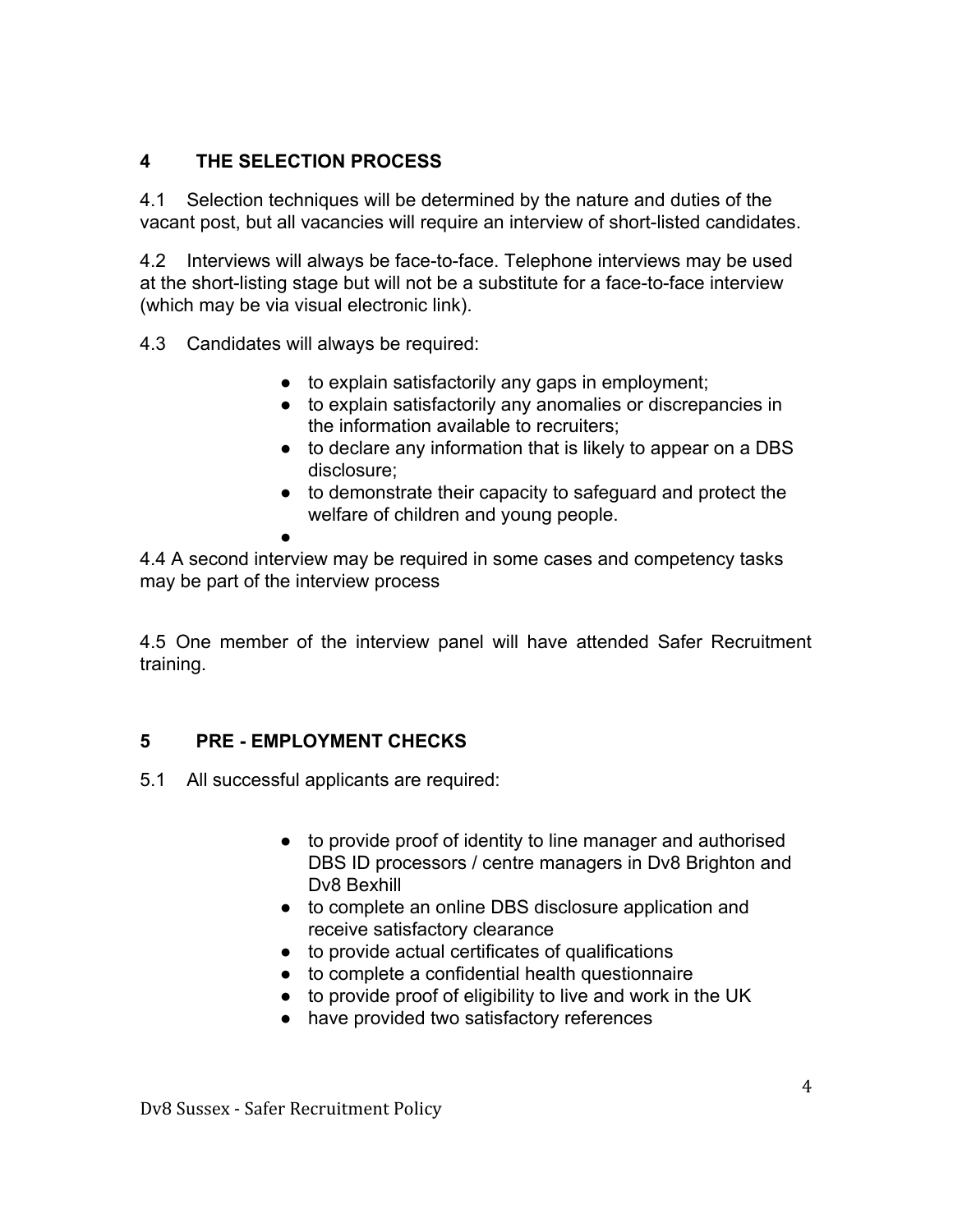# **6. DISCLOSURE AND BARRING SERVICE**

6.1 No new staff member can work alone with any young people until a satisfactory DBS have been received and approved by the recruiting manager. If a staff member is required to work before the DBS has been received than a plan will be set up by the recruiting manager of how they will work and who will be the additional staff member present whenever they are working with students

6.2 If an applicant has been subject to an enhanced DBS disclosure within the past 12 months by another organisation, for a similar role, then the applicant may commence the post providing that:

- all other requirements listed above are met
- a new DBS disclosure application is made within the first month of employment
- a physical copy of the DBS disclosure is presented to a member of the Senior Management Team. A note of the disclosure number and date will be made.

6.3 All staff will be encouraged to apply for the DBS update service when they apply for the DV8 DBS certificate.

6.4 Staff must ensure that they bring the hard copy of their new DBS certificate into show their recruiting manager as soon as it is received - NB only one physical copy of the certificate is issued, the employer does not get sent a copy.

6.5 DV8 will make a recruitment decision on amy applicants that have previous convictions on a case by case basis and these must be approved by the CEO.

6.6 Dv8 will record the DBS certificate number, any recorded conviction and issue date onto the single central record. Copies of individual certificates will be taken and stored for 6 months before being destroyed.